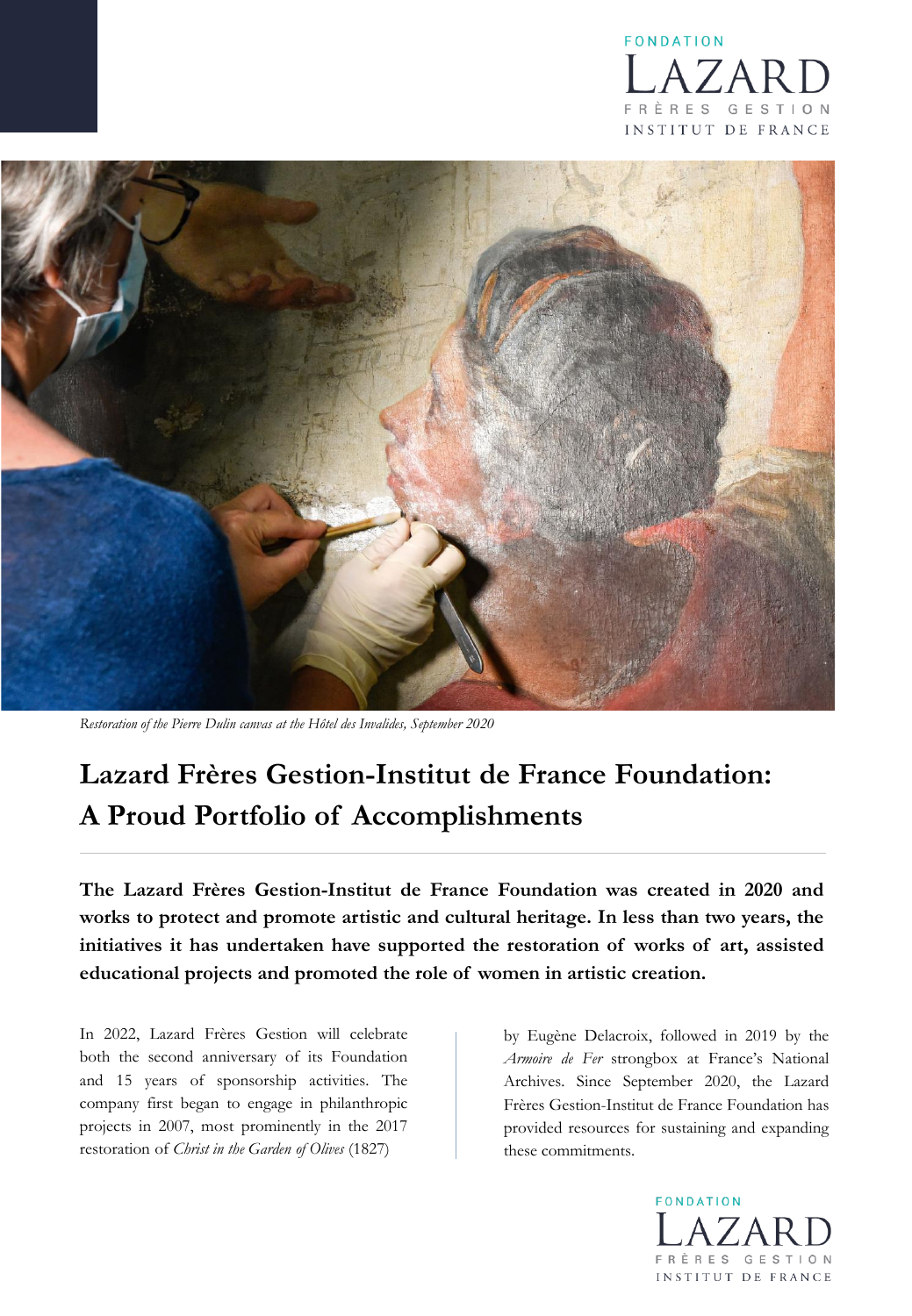## **Preservation of Cultural Heritage**

A major component of the Foundation's efforts is the restoration of works threatened or degraded by age. In its first few months of operation, the Foundation provided support for the restoration of a Pierre Dulin painting, *The Establishment of the Hôtel Royal des Invalides*, created between 1710 and 1715. The project, completed in March 2021, restored this extraordinary 20 m² work to its original splendour. It will be showcased during the 2024 Olympic Games in Paris.

The original manuscript has been on public display since 19 October, 2021 as part of the exhibition dedicated to the artist.

## **Support for Education and Elite Training**

The preservation of heritage also involves education and training – a theme dear to the Foundation. An annual program aimed at



*Installation of the Pierre Dulin canvas for restoration at the Hôtel des Invalides*

In 2021, the Foundation also supported the

supporting four students from France's Institut National du Patrimoine (INP) heritage institute was launched by the Foundation in autumn 2020, and is set to continue into the future. In their fifth and final year of study, these students undertake an artwork restoration project in their field of specialization. The four students supported by the Foundation graduated during the 2020-2021 academic year, after

completing the restoration of an artistic creation involving working with canvas, paper, or wood. We congratulate them on their graduation.

manuscript devoted to the life of Jeannie Gobillard and her cousin Julie Manet, a painter, model and art collector. Rediscovered during preparations for the "Julie Manet, la mémoire impressionniste" exhibition at the Marmottan Monet Museum, this document has provided a precious account of the role of women in the Impressionist movement.



*Restoration of a 17th century casket by an INP student supported by the Foundation*

FONDATION FRÈRES GESTION INSTITUT DE FRANCE

2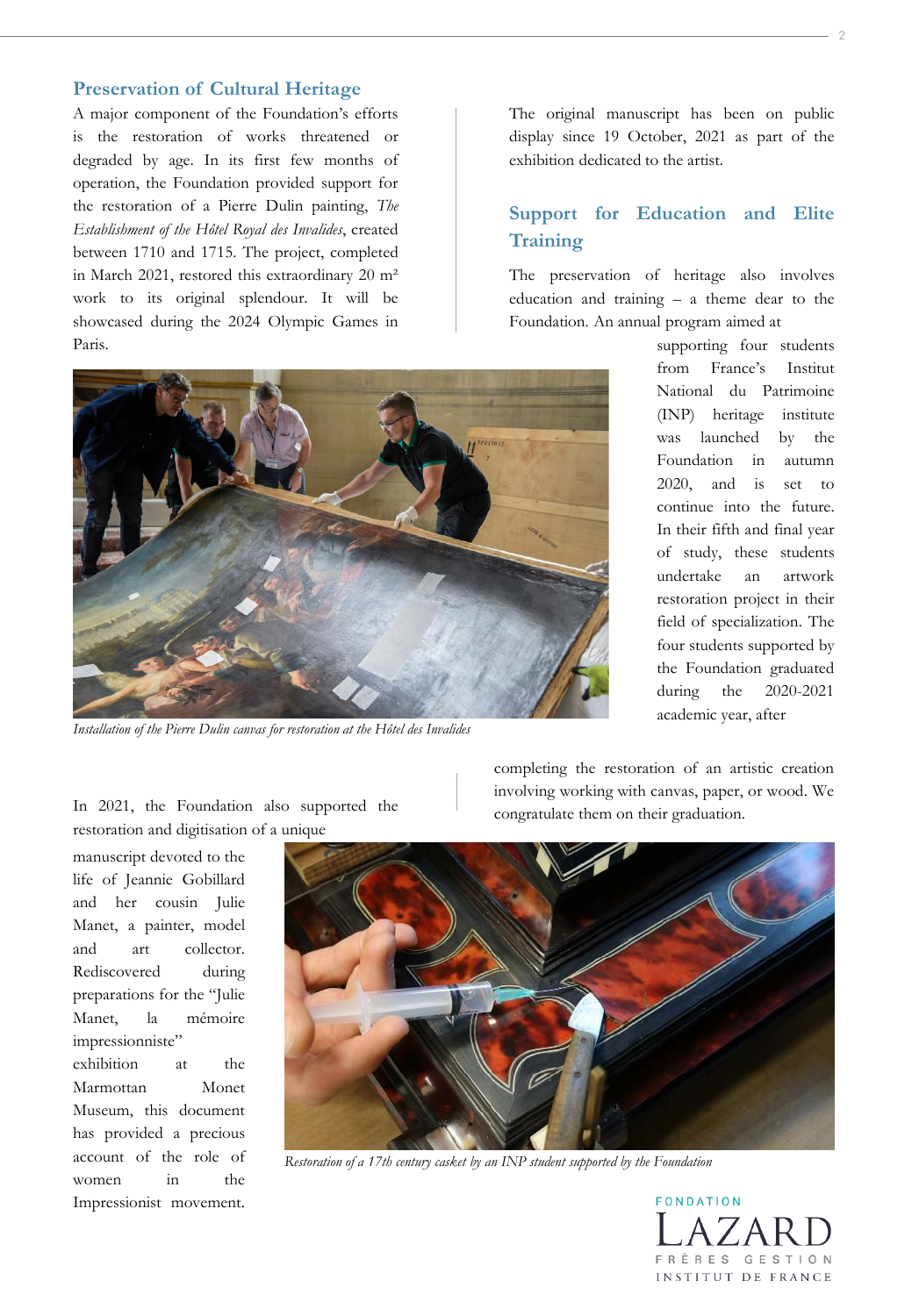The Foundation has also embarked on a program established by the Foundation for Safeguarding French Art, the aim of which is to introduce a class of high-school students to their local heritage.



*Work in a high school class in Givors (Lyon region)*

Students select a work and follow its restoration throughout the academic year. This initiative raises young people's awareness of questions about cultural heritage, while encouraging potential professional vocations.

A passion for art is transferred not only through training, but also via formative experiences for young children. It was in response to these two complementary approaches that, in 2020-2021, the Foundation supported a student at the Conservatoire National Supérieur de Musique et de Danse de Paris (CNSMDP) as part of the Artist Working in an Academic Environment

(AIMS) program. Spending three days a week at the Ecole Anatole France in Saint-Denis, this young artist led a primary-school class in music and singing, culminating in the creation

> of an opera that premièred in front of an audience in June 2021.

Lastly – and again in conjunction with the CNSMDP – the Foundation is now supporting three young classical dancers who have entered the prestigious Prix de Lausanne international dance competition. The financial assistance provided by the Foundation has provided the students with additional resources



*Classical dancer preparing for the Prix de Lausanne*

for ensuring they are fully prepared for this event, which is a key generator of professional opportunities. The Foundation also works to promote our institutions and the young artists they train at international level.



*Primary school musical course at the Ecole Anatole France in Saint-Denis*